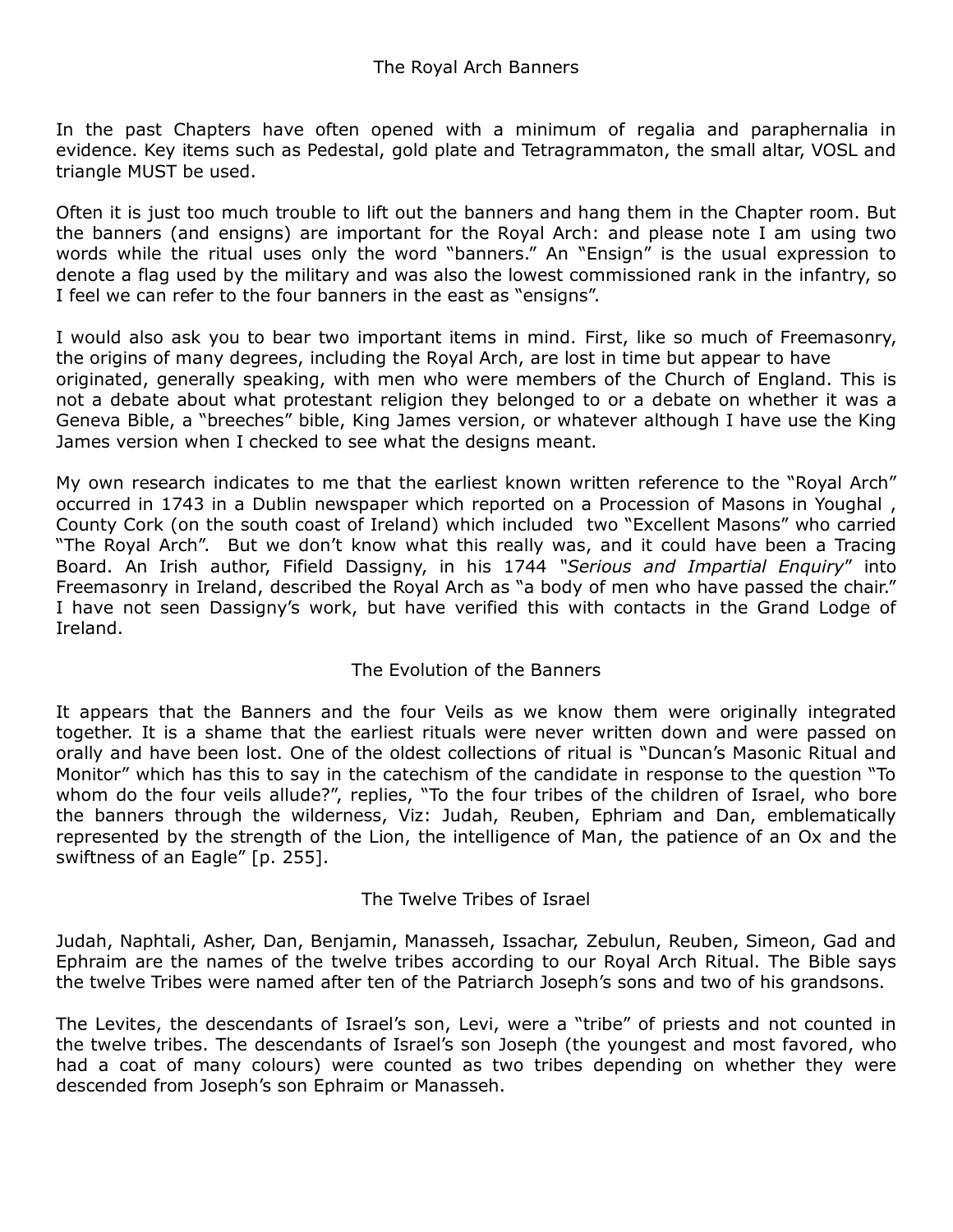We must also be careful because the Bible (that is, the King James Version) differs in its accounts from Jewish tradition - and, of course, the various editions have their own "adjustments" of spelling and meaning.

Depicting the Twelve Tribes on the Banners

So, how did the particular designs of the Banners originate? Bear with me while I state the definition of the Banners as listed in the Ritual of the Grand Chapter of Royal Arch Masons of Canada in the Province of Ontario. In most cases Genesis, as written in my (1953) King James Version of the Bible, depicts a reference to the particular tribe, but not always, and there are other places where we must search to find out the reason for the design adopted. Where a variance with Jewish tradition is known, I have included it to indicate this variation.

I really can't say where the background colours originated as there is great variety depending, not unnaturally, on the availability of colour pigments.

*Judah* - [Ritual] Crimson colour with a Lion. Genesis Ch 49 v 9 "Judah is a lion's whelp." (Banner 1) {The Jewish people are descended from Judah.}

*Naphtali* - [Ritual] Blue colour with "a hind let loose". Genesis Ch 49 v 21 "Naphtali is a hind let loose that bears comely fawns." (Banner 2)

*Asher* - [Ritual] Purple and an overflowing cup. Genesis Ch 49 v 21 "Asher's food shall be rich and he shall yield royal dainties." Jewish tradition holds that Asher's banner depicted an olive tree. Both can be considered as depicting "gastronomic richness". (Banner 3)

*Dan* - [Ritual] Green with a serpent biting a horse's heel. Genesis Ch 49 v 17 "Dan shall be a serpent in the roadway. . . that bites the horses heels so that its rider falls backward." There is no Jewish tradition linking the symbol of the Eagle with Dan - the symbol was always a serpent. (Banner 4)

*Benjamin* - [Ritual] Green with a wolf. Genesis Ch 49 v 27 "Benjamin is a ravenous wolf . . . devouring the prey." (Banner 5)

*Manasseh* - [Ritual] Pale Pink with a vine beside a wall. In Genesis Ch 41:51, "Joseph called the name of the first-born Manasseh for he said God has made me forget all my hardship. In Deuteronomy, Manasseh played a significant role in the history of Israel. The Christian description of a "fruitful vine near a spring whose branches climb over a wall" was appropriated for Manasseh. Jewish tradition holds that Manasseh's banner displayed a unicorn. (Banner 6)

*Issachar* - [Ritual] Sky Blue with an ass crouching between two burdens. Genesis Ch 49 v 14 "Issachar is a strong ass crouching between the sheepfolds" although two saddlebags or burdens are substituted as being more meaningful. (Banner 7) *Zebulun* - [Ritual] Purple with a ship. Genesis Ch 49 c 13 "Zebulun will dwell at the shore of the sea; he should become a haven for ships." (Banner 8)

*Reuben* - [Ritual] Scarlet with wavy lines. Genesis 49 v 3-4 "Reuben, you are my first born . . . unstable (i.e. turbulent) as the waters". The waters are depicted by wavy lines. Jewish tradition lists Reuben's banner as either mandrakes or the figure of a man - not surprising since the root of this highly poisonous plant was thought to resemble human form. This indicates a variation in emphasis but a consistency with Genesis. (Banner 9)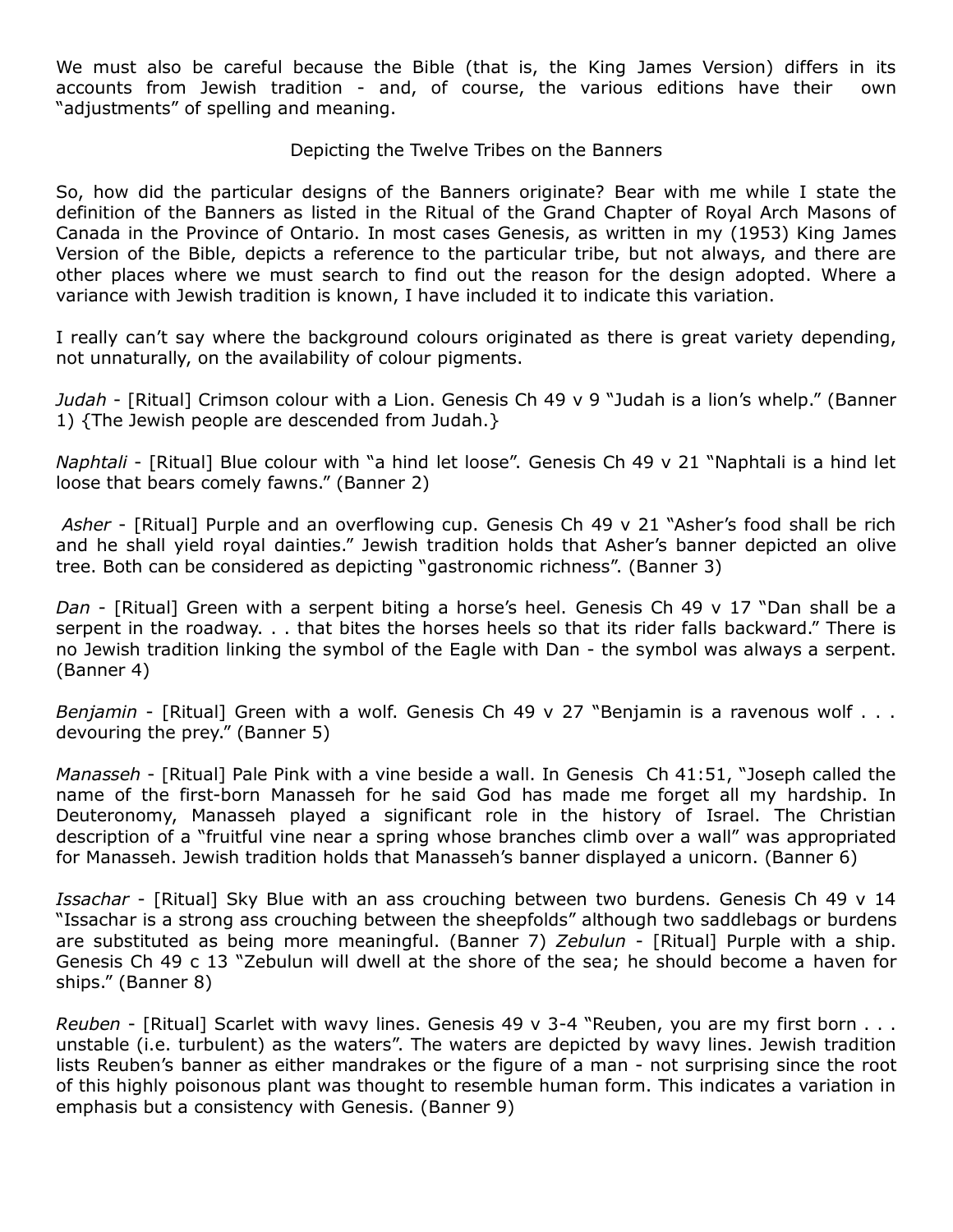*Simeon* - [Ritual] Yellow with a sword and dagger crossed. Genesis Ch 49 v 5 "Simeon and Levi are brothers; weapons of violence are their swords." (Banner 10) Jewish tradition holds that Simeon's banner showed a city.

*Gad* - [Ritual] White and a troop of horsemen. Genesis Ch 49 v 19 "Raiders shall raid Gad but he shall raid at their heels." Jewish tradition holds that Gad's banner showed a camp. (Banner 11)

*Ephraim* - [Ritual] Green with an Ox. To find a biblical reference for this symbolism we have to turn to Deuteronomy Ch 33 v 17 and the blessing given by Moses to the Israelites. When Moses mentions Joseph he says "In majesty he is like a firstborn bull; his horns are like the horns of a wild ox. With them he will gore the nations, even those at the ends of the earth. Such are the ten thousands of Ephraim; such are the thousands of Manasseh." Although there are references to both Ephraim and Manasseh, the vine having already been used, the Ox was adopted. (Banner 12)

## The Order of the Banners and Ensigns

The reason for the order of the Banners and Ensigns corresponds to the listing in the second chapter of the Book of Numbers. The tribes were listed in a particular order in which they were to march when fleeing out of Egypt and then into camp. When the tribes were encamped the Levites were in the centre with the Tabernacle and the twelve tribes were arranged in four divisions of three tribes each at the cardinal points of the compass. From this we can arrive at the four divisions of the Army of Israel:

*Judah* (1) with Issachar (7) and Zebulun (8) to the East *Reuben* (9) with Simeon (10) and Gad (11) to the South *Ephraim* (12) with Manasseh (6) and Benjamin (5) to the West *Dan* (4) with Asher (3) and Naphtali (2) in the North

Placing the Banners in the Chapter room

We can see the logical placement of the Banners [Ensigns] in the Chapter room correspond to the placement of the tribes on the march and in camp:

EAST DIVISION - SCARLET; MAN

Judah (1<sup>st</sup> on North side, in the East #1), Issachar (1<sup>st</sup> on the South side, in the East #7), Zebulun ( $2^{nd}$  on the South side, in East  $#8$ )

SOUTH DIVISION - CRIMSON; LION

Reuben (3<sup>rd</sup> on South side #9), Simeon (4<sup>th</sup> on South side #10) Gad (5<sup>th</sup> on South side #11)

*Levites and the apparatus of the Tabernacle* (as represented by the Pedestal, plate and Tetragrammaton and candles - better placement would see this in the centre)

WEST DIVISION - GREEN; OX

Ephraim (6<sup>th</sup> on South side #12), Manasseh (6<sup>th</sup> on North side in West #6), Benjamin (5<sup>th</sup> on North side in West #5)